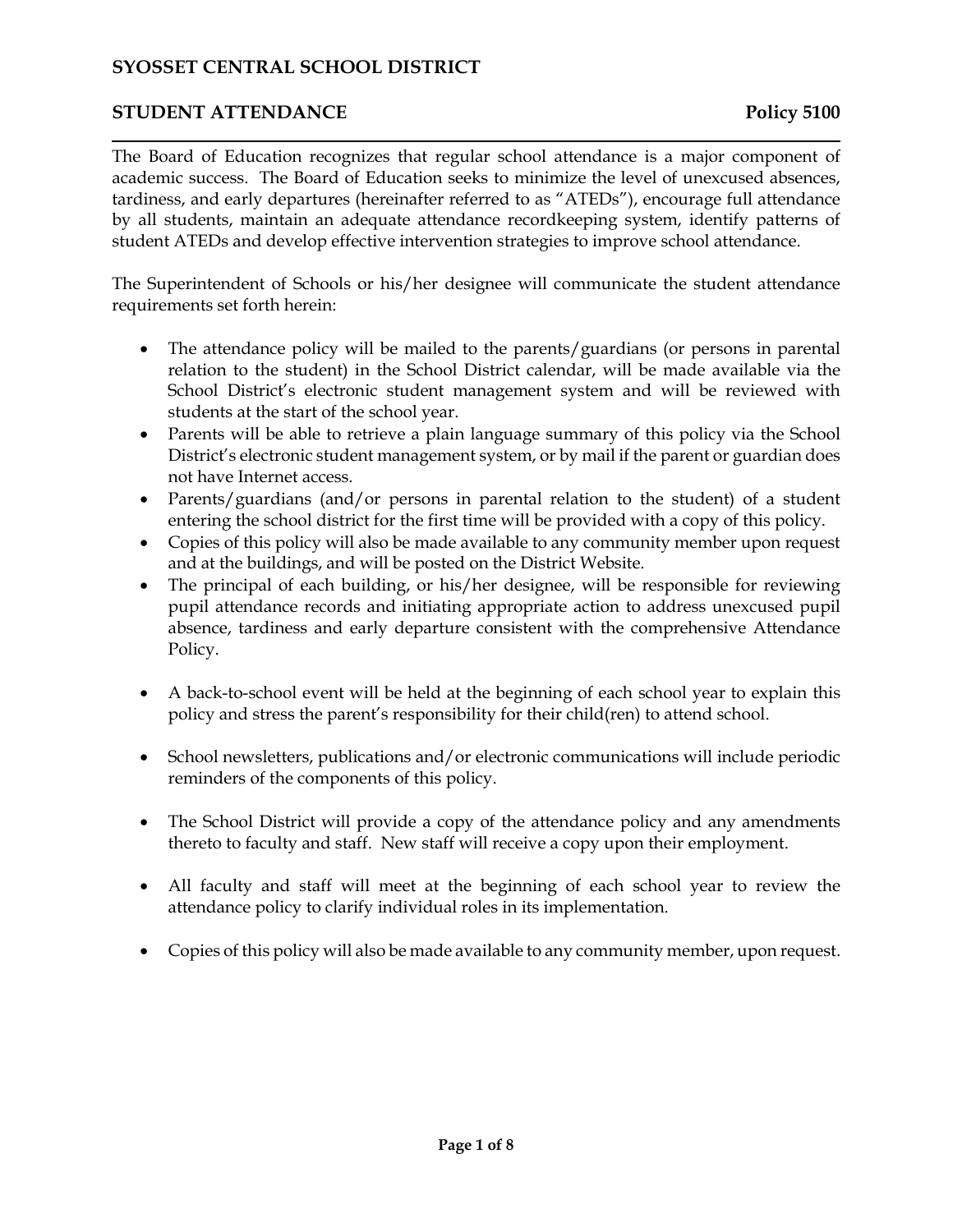## **STUDENT ATTENDANCE Policy 5100**

#### **Exempt, Excused and Unexcused Absence Elementary**

*Exempt* absences are those that are defined as necessary by the school, i.e. school field trips, music section. Excused ATEDs are defined as absences, tardiness, and early departures from class or school due to personal illness, with accompanying parent's/guardian's note, death in the family, religious observance and court appearances. In school Excused ATEDs include absences excused by the Nurse. In school Exempt ATEDs include absences excused by teachers, school psychologist(s) or administrators and absences due to assignments to Alternate Educational Placements.

All other ATEDs are considered unexcused absences.

All ATEDs must be accounted for. It is the parent's/guardian's responsibility to call the school office the morning of the ATED and to provide written documentation upon the student's return to school.

#### **Exempt, Excused and Unexcused Absence Middle School Grades 6-7**

*Exempt* absences are those that are defined as necessary by the school, *i.e.* school field trips, music section. Excused ATEDs are defined as absences, tardiness and early departures from class or school due to personal illness, with accompanying parent's/guardian's note, death in the family, religious observance and court appearances. If a student is absent three (3) or more consecutive days, a doctor's note will be required. In cases where a student has a recurring illness or medical condition, a parent or guardian may provide documentation to be kept on file and will not be required to provide a doctor's note for each occurrence. In school Excused ATEDs include absences excused by the Nurse. In school Exempt ATEDs include absences excused by teachers, school psychologist(s) or administrators and absences due to assignments to Alternate Educational Placements.

All other ATEDs are considered unexcused absences.

All ATEDs must be accounted for. It is the parent's/guardian's responsibility to call the school office the morning of the ATED and to provide written documentation upon the student's return to school.

### **Exempt, Excused and Unexcused Absence Secondary 8-12**

*Exempt* absences are those that are defined as necessary by the school, i.e. school field trips. Excused ATEDs are defined as absences, tardiness, and early departures from class or school due to personal illness, with accompanying doctor's note, death in the family, religious observance, approved college visits by students in grades 11 and 12 where request includes proof of the planned visit in writing (which may include an email or letter from a college or university confirming attendance at an open house or scheduled visit to the school) and court appearances.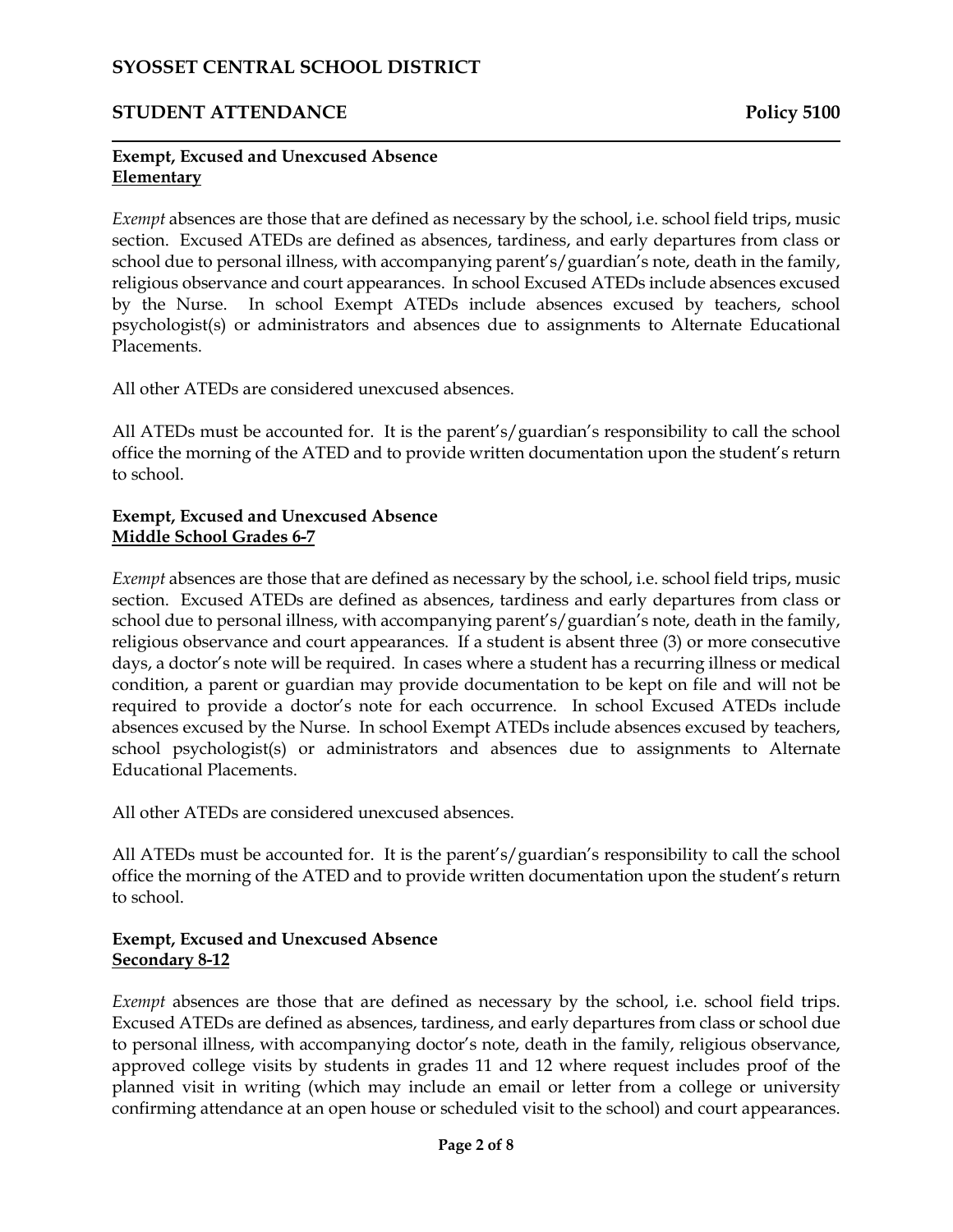# **STUDENT ATTENDANCE Policy 5100**

In school Excused ATEDs include absences excused by the Nurse. In school Exempt ATEDs include absences excused by a guidance counselor, teacher, school psychologist, or administrator and absences due to assignments to Alternate Educational Placements.

All other ATEDs are considered unexcused absences.

All ATEDs must be accounted for. It is the parent's responsibility to notify the school office, within at least 24 hours of the ATED, and to provide written documentation upon the student's return to school.

#### *Tardiness*

Students are expected to arrive to school and to all classes on time.

#### **General Procedures/Data Collection**

- Attendance will be taken during each class period in grades 6-12. In Grades K-5 attendance will be taken on a daily basis.
- At the conclusion of each class period or school day, all attendance information shall be compiled and provided to the building principal or his/her designee.
- The nature of an ATED shall be coded on a student's record and indicate whether the ATED is Excused, Unexcused, or Exempt consistent with the following descriptions of Excused, Unexcused and Exempt absences.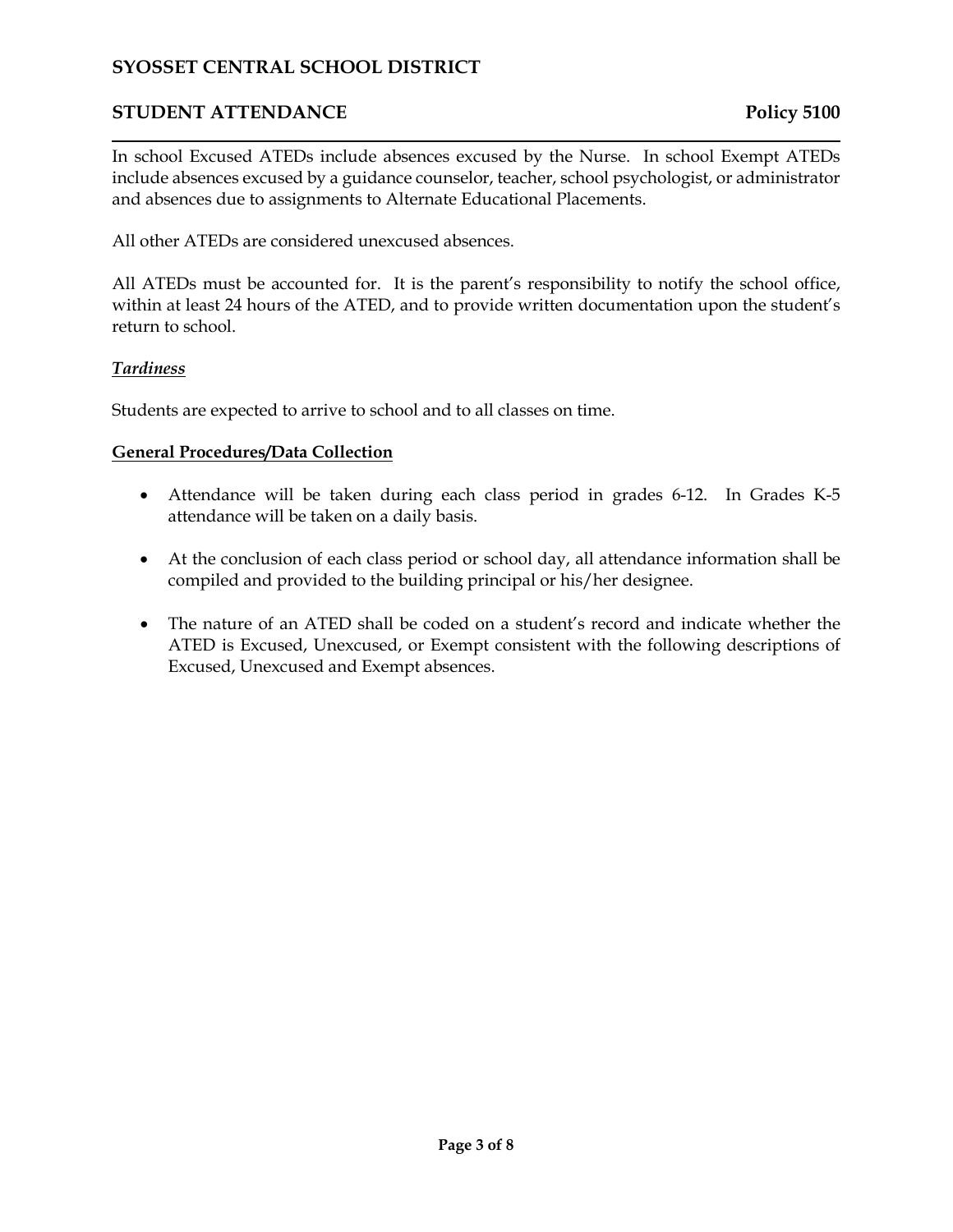# **STUDENT ATTENDANCE Policy 5100**

| School Attendance Codes |                                  |              |                     |                     |  |  |  |
|-------------------------|----------------------------------|--------------|---------------------|---------------------|--|--|--|
| Code                    | Description                      | Status       | Excuse              |                     |  |  |  |
| AAD                     | ABS ALL DAY                      | A            | $\mathbf U$         |                     |  |  |  |
| <b>ABC</b>              | <b>ABS COURT</b>                 | A            | ${\bf E}$           |                     |  |  |  |
| <b>ABD</b>              | <b>ABS-DTH FM</b>                | A            | ${\bf E}$           |                     |  |  |  |
| ABF                     | <b>ABS - FAMILY</b>              | A            | $\mathbf U$         |                     |  |  |  |
| ABI                     | ABS - ILLEGAL                    | A            | $\mathbf U$         |                     |  |  |  |
| ABP                     | ABS-PARENT NOTE (K-7)            | A            | ${\bf E}$           |                     |  |  |  |
| <b>ABR</b>              | <b>ABS RELIG</b>                 | A            | ${\bf E}$           |                     |  |  |  |
| <b>ABS</b>              | ABS - SICK                       | A            | U                   |                     |  |  |  |
| ABT                     | <b>ABS - TRUANT</b>              | A            | U                   |                     |  |  |  |
| <b>ABU</b>              | <b>ABS - UNVERIFIED</b>          | A            |                     |                     |  |  |  |
| APL                     | ABS ALT EDUCATIONAL PLACEMENT    | $\mathbf{A}$ | $\chi$              |                     |  |  |  |
| <b>ASC</b>              | ALTERNATE STUDENT CENTER         | A            | $\chi$              | <b>Status Codes</b> |  |  |  |
| <b>AUP</b>              | ABSENT UNPREPARED FOR LESSON     | A            | $\mathbf U$         | $A = Absent$        |  |  |  |
| <b>CNS</b>              | <b>COUNSELOR</b>                 | A            | $\chi$              | $T = Tardy$         |  |  |  |
| <b>CTS</b>              | CONSULTANT TEACHER SERVICES      | A            | $\chi$              | E<br>Early<br>$=$   |  |  |  |
|                         |                                  |              |                     | Dismissal           |  |  |  |
| <b>CUT</b>              | ABSENT ILLEGAL (SECONDARY)       | A            | U                   |                     |  |  |  |
| DL                      | DEVELOPMENTAL LEARNING           | A            | X                   | <b>Excuse Codes</b> |  |  |  |
| ED                      | <b>EARLY DISMISSAL</b>           | ${\bf E}$    | U                   | $E = Excused$       |  |  |  |
| <b>EDR</b>              | <b>EARLY DISMISSAL RELIGIOUS</b> | $\rm T$      | ${\bf E}$           | $X =$ Exempt        |  |  |  |
| <b>ELL</b>              | <b>ENGLISH LANGUAGE LEARNERS</b> | $\mathbf{A}$ | $\chi$              | $\mathbf U$<br>$=$  |  |  |  |
|                         |                                  |              |                     | Unexcused           |  |  |  |
| <b>FAM</b>              | <b>FIELD TRIP AM</b>             | A            | X                   | <b>Blank</b><br>$=$ |  |  |  |
|                         |                                  |              |                     | Unknown             |  |  |  |
| <b>FPM</b>              | <b>FIELD TRIP PM</b>             | A            | X                   |                     |  |  |  |
| <b>FT</b>               | <b>FIELD TRIP</b>                | A            | $\chi$              |                     |  |  |  |
| HN                      | SENT HOME BY SCHOOL NURSE        | ${\bf E}$    | ${\bf E}$           |                     |  |  |  |
| IS                      | <b>INSTRUCTIONAL SUPPORT</b>     | A            | $\chi$              |                     |  |  |  |
| <b>ISF</b>              | IN SCHOOL FUNCTION               | A            | $\chi$              |                     |  |  |  |
| LE                      | <b>LATE EXCUSED</b>              | T            | Ε                   |                     |  |  |  |
| LF                      | LATE - FAMILY                    | T            | $\mathbf U$         |                     |  |  |  |
| LO                      | <b>LATE - OTHER</b>              | T            | U                   |                     |  |  |  |
| LS                      | <b>LATE-SICK</b>                 | T            | U                   |                     |  |  |  |
| <b>LSG</b>              | LEFT SCHOOL GROUNDS              | A            | U                   |                     |  |  |  |
| LT                      | <b>LATE</b>                      | $\mathbf T$  | ${\bf E}$           |                     |  |  |  |
| MD                      | ABSENT DOCTORS APPT/NOTE         | A            | ${\bf E}$           |                     |  |  |  |
| <b>MDH</b>              | MEDICAL HOME INSTRUCTION         | A            | $\boldsymbol{\chi}$ |                     |  |  |  |
| <b>MUS</b>              | MUSIC SECTION                    | A            | $\chi$              |                     |  |  |  |
| NA                      | <b>NON ATTENDANCE PERIOD</b>     | A            | $\chi$              |                     |  |  |  |
| <b>NRS</b>              | <b>NURSES OFFICE</b>             | A            | ${\bf E}$           |                     |  |  |  |
| <b>OSS</b>              | OUT OF SCHOOL SUSPENSION         | A            | $\chi$              |                     |  |  |  |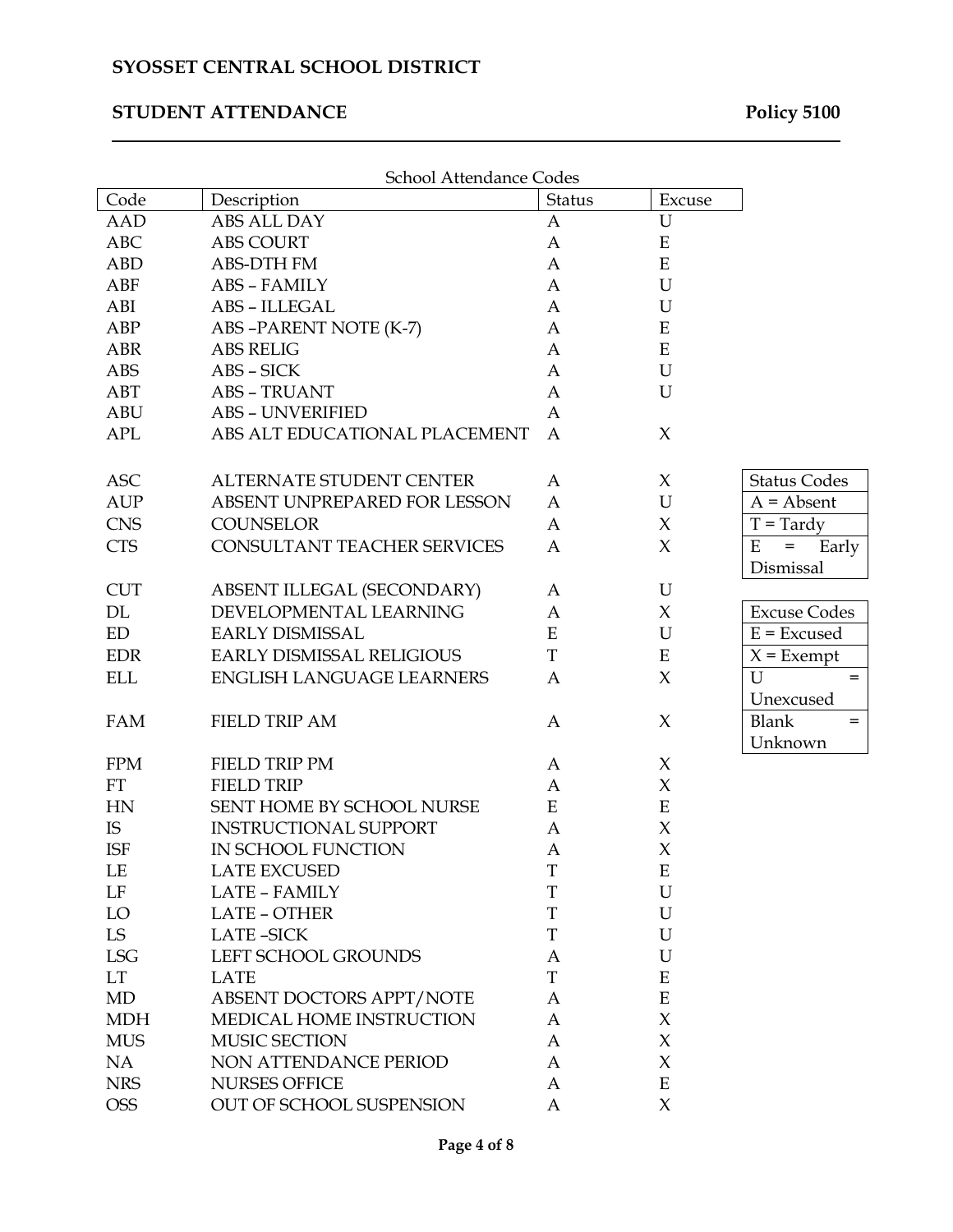## **STUDENT ATTENDANCE Policy 5100**

| OT         | OCCUPATIONAL THERAPY            |   |   |  |
|------------|---------------------------------|---|---|--|
| <b>PT</b>  | PHYSCIAL THERAPY                | A |   |  |
| SPC        | <b>SPEECH</b>                   | A |   |  |
| <b>SWP</b> | SW/PSYCH                        | A |   |  |
| <b>TST</b> | <b>TESTING</b>                  | A |   |  |
| XAD        | <b>EXCUSED BY ADMINISTRATOR</b> |   | X |  |
| XT         | EXCUSED BY TEACHER              | А |   |  |
| <b>ACV</b> | ABS - APPROVED COLLEGE VISIT    |   |   |  |

\*See policy for specific information on these absences or lateness categories.

- Student ATED data shall be available to and will be reviewed by the building principal or his/her designee.
- Where additional information is received that requires corrections to be made to a student's attendance records, such correction will be made immediately. Notice of such change will be sent to appropriate school personnel subject to applicable confidentiality rules.
- Attendance data will be analyzed periodically to identify patterns or trends in student absences.
- Continuous monitoring will be conducted by the Building Principal or his/her designee to identify students who are absent, tardy, or leave class or school early.
- For homeless students, the homeless liaison, if necessary, will assist the student in obtaining proper documentation concerning the student's return to school following an excused absence. If a student will be leaving school prior to the end of the day, a parent or legal guardian (a) must provide prior written approval for a student to leave school early or (b) the parent or legal/guardian must contact the school to advise the main office that the student will be signed out of school early.

# **Online/Distance/Remote Learning**

Students learning remotely will need to show daily school participation, which is to be recorded by teachers and reported under the provisions of this policy. Such participation will vary depending on the type of remote learning taking place. This can include, but is not limited to, documented participation in online or virtual classes, completion of assignments, documentation of daily school activities and learning, or correspondence via online platform, email, and telephone. Teachers are also expected to pay particular attention to the educational progress of students learning remotely, and initiate appropriate interventions with the student and their family if a student does not show adequate engagement or growth.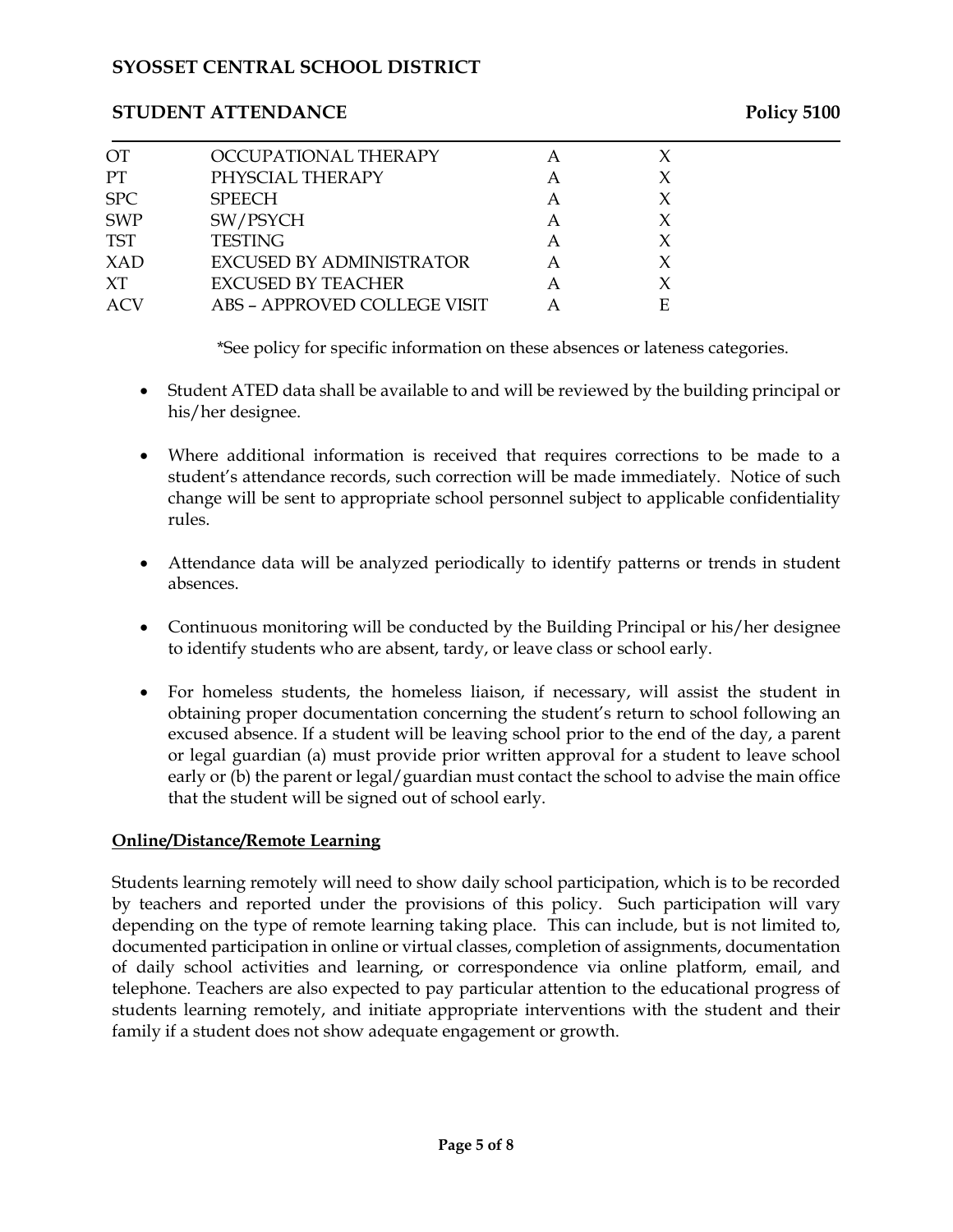# **STUDENT ATTENDANCE Policy 5100**

#### **Attendance Interventions/Strategies**

Prior to the denial of course credit and in the event student absences place the student in jeopardy of being denied course credit, the School District will implement intervention strategies to address identified patterns of student absence, tardiness, early departure, and/or attendance problems. These may include, but are not limited to:

- Monthly Infinite Campus Attendance Reports by grade level reviewed by Administrator and Guidance Counselor
- Student meetings with Teacher/ Coordinator/ Administrative Assistant/ Guidance Counselor
- Parent meeting with Guidance Counselor and Administrative Assistant
- On-line monitoring with real-time attendance available to parents via the Parent Portal
- Response to Intervention Strategies Attendance/Behavioral Intervention process (detention/ASC)
- Close monitoring of attendance and lateness; teacher phone contact for a specific class; attendance secretary phone contact to follow-up late arrival to school
- Follow-up of attendance/lateness patterns by Administrators, Counselors, and/or Nurse. Follow-up includes:
	- **Meetings with Students;**
	- Additional phone contact with parents;
	- Letters to parents;
	- Parent meetings, if necessary.

### **Attendance Incentives**

The School District will design and implement systems to acknowledge a student's efforts to maintain or improve school attendance. These may include, but are not limited to:

- At the classroom levels, teachers are encouraged to assign special responsibilities (distribute and collect materials, lead groups, assist the teacher, etc.) to students who may need extra motivation to come to school
- Report Card comment for quarterly perfect attendance
- Comments for perfect attendance/no tardiness added to report card for each class or for all classes
- Congratulatory letter for obtaining perfect attendance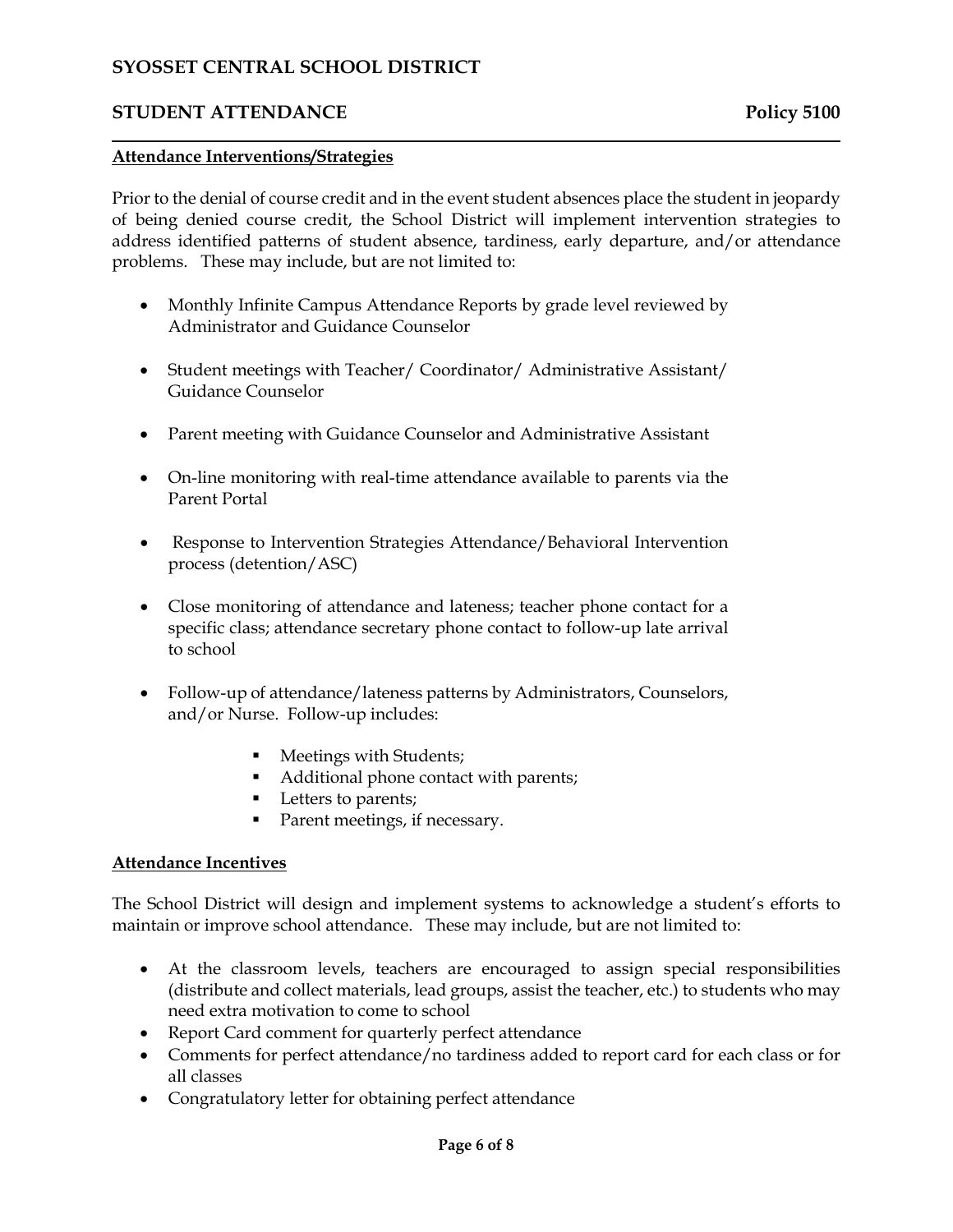## **STUDENT ATTENDANCE Policy 5100**

#### **Consequences for Absences Secondary 8-12**

Designated staff member(s) will contact the student's parents and the student's guidance counselor when attendance issues arise. Such staff member(s) shall remind parents of the requirements for attending school pursuant to this policy. In addition, the staff member will explain the ramifications associated with absence from school and, stress the importance of class attendance and discuss appropriate intervention strategies to correct the situation.

#### **Attendance/Grade Policy Secondary 6-12**

The Board of Education recognizes an important relationship between class attendance and student performance. Consequently, within each marking period, a student's final grade may be based on classroom participation as well as his or her performance on homework, tests, papers and projects.

Students are expected to attend scheduled classes. Consistent with the importance of classroom participation, absences may affect a student's class participation grade for the marking period.

At the middle and high school level, any student who has more than seven (7) absences in a marking period or has more than four (4) absences for a course meeting on alternating days may receive a grade of "I" (incomplete). For the purposes of quarterly grades these absences are not cumulative from one marking period to another.

Assigned activities will be provided to students in order to alleviate class participation deficiencies. A student will be given up to ten (10) school days from the official end of the marking period to successfully complete the make-up assignment. Completion of the assigned activity means the absence will not be counted against the student for purposes of determining the student's eligibility for course credit.

#### **Attendance/Awarding of Credit Secondary – All Credit Bearing Courses**

When a secondary student (grades 8 through 12) exceeds a cumulative total of twelve (12) unexcused absences in a credit bearing course he/she will not receive credit for a full year course. Students exceeding a cumulative total of six (6) unexcused absences will not receive credit for a half-year course or an alternate day course.

Properly excused student absences shall not be counted as an absence for the purpose of determining the student's eligibility for course credit. Unexcused lateness or early departures will count as unexcused absences.

Information will be available for parents by electronic communication or by mail regarding their child's cumulative absences. This attendance notice will report the student's absences period by